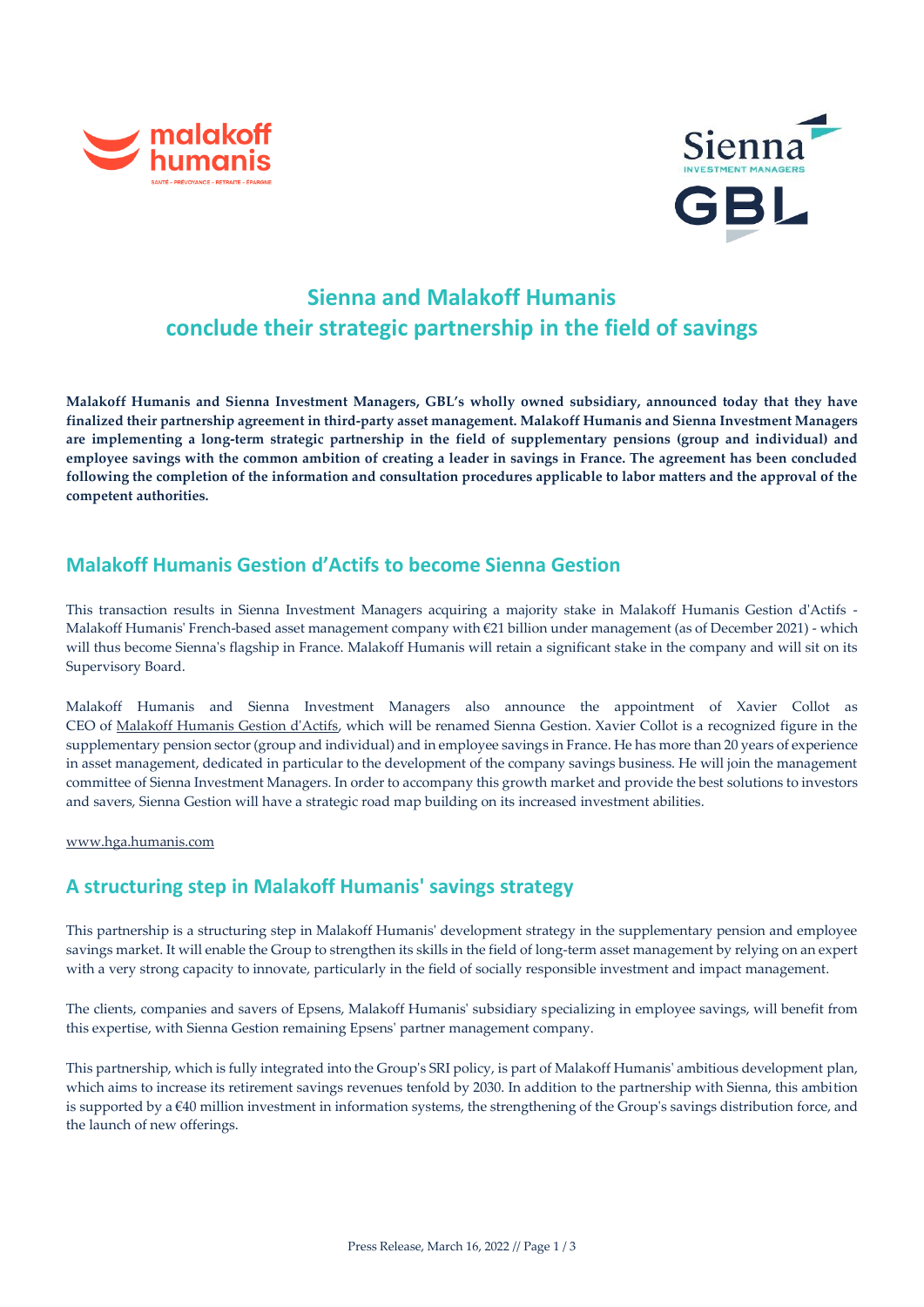



#### **Sienna Investment Managers continues its development**

This partnership is part of Sienna Investment Managers' development strategy in France, which continues its committed development in third-party asset management, and intends to take advantage of the new retirement savings market. With the 2019 Pacte law giving an unprecedented boost to the supplementary retirement and employee savings market, Sienna Investment Managers, through its partnership with Malakoff Humanis, and thanks to a differentiating approach to the financial management of long-term assets, has the ambition to emerge as a leader in retirement savings.

Thomas Saunier, Chief Executive Officer of Malakoff Humanis said*: "This partnership will enable us to optimize our expertise in asset management to offer our clients an innovative and responsible financial and wealth engineering service, reconciling financial performance, environmental and social impact, in the service of long-term savings."*

Xavier Collot, CEO of Sienna Gestion declares: *"The savings market is in strong movement, combining liquid and long-term assets in a market in full reconfiguration after the Pacte law, the market dynamics requires efficient management products with an Impact dimension."*

#### **About Malakoff Humanis**

Malakoff Humanis is a non-profit, parity-based, mutual insurance group and the leader in group health and welfare insurance, with nearly  $€8.2$  billion in equity capital, more than 400,000 corporate clients and 10 million protected individuals (insured and beneficiaries).

As part of the management of the Agirc-Arrco supplementary pension scheme, the Group pays €38.6 billion in benefits to 6 million beneficiaries and collects contributions from 600,000 companies and 6.5 million contributors.

Malakoff Humanis puts its performance at the service of social utility and devotes more than €160 million each year to supporting people in situations of social fragility.

[www.malakoffhumanis.com](https://protect-eu.mimecast.com/s/P_e_C86JKuY3QKs1BmFN?domain=malakoffhumanis.com)

**@MalakoffHumanis**

#### **About Sienna Investment Managers**

Sienna Investment Managers, a platform for alternative investments and real assets and a wholly owned subsidiary of GBL operates in Luxembourg, London and, as of spring 2021, in Paris, Hamburg, Amsterdam, Madrid and Seoul. Sienna recently acquired L'Etoile Properties, an asset manager specialized in real estate.

Sienna manages €10 billion (at the end of December 2021, of which €3.1 billion is in permanent capital or NAV) on behalf of its shareholder GBL as well as international clients, primarily through real estate assets, investments in private market funds and direct equity investments in unlisted companies. Sienna recently announced that it had entered into exclusive negotiations with ACOFI Gestion to acquire ACOFI from certain of its current shareholders. Following this transaction, Sienna would be the sole controlling shareholder of ACOFI.

[www.sienna-im.com](http://www.sienna-im.com/)